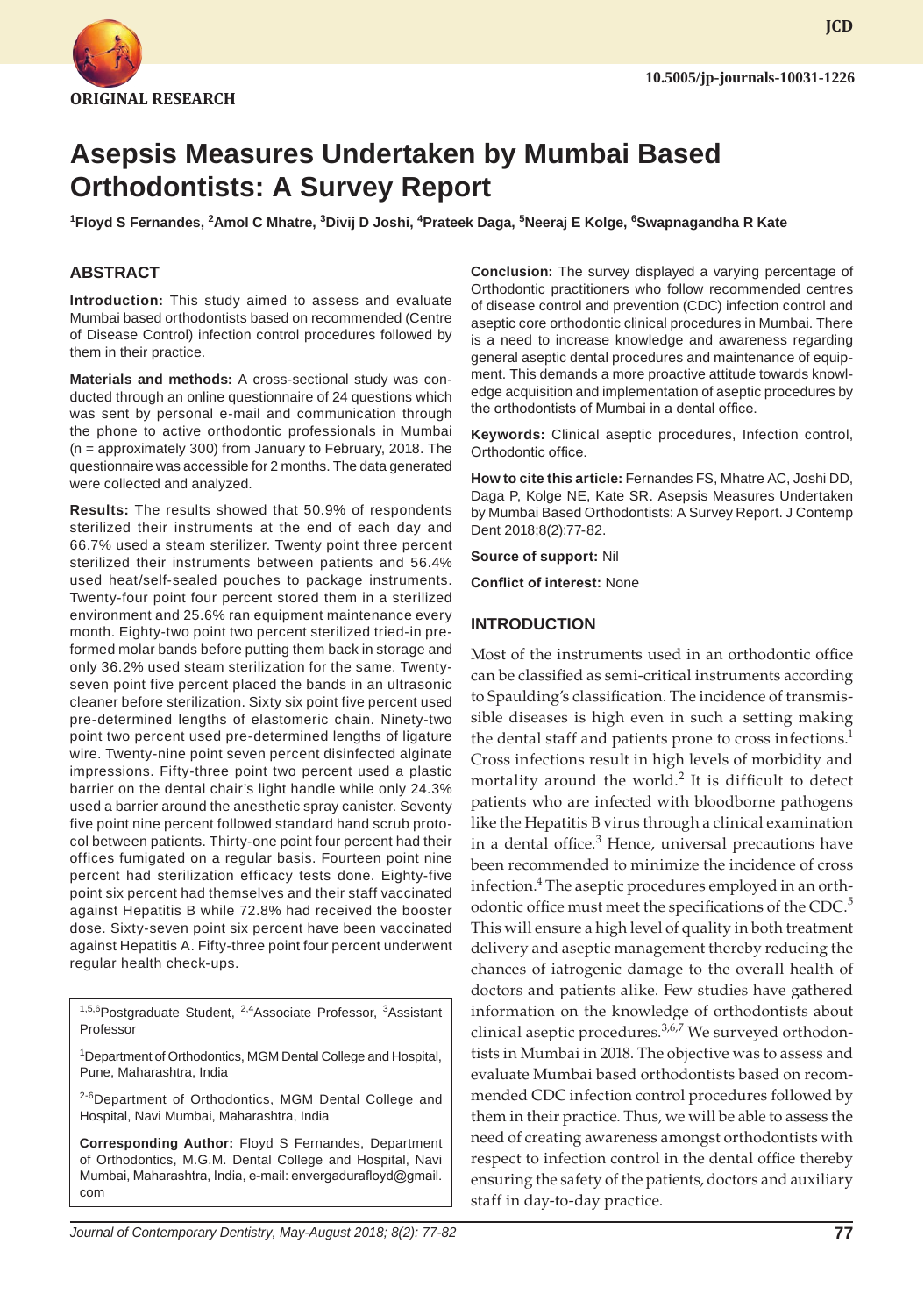#### **MATERIALS AND METHODS**

The study population  $(n = 300)$  included orthodontists actively practicing in Mumbai. The survey included 24 multiple choice questions relating to infection control in routine orthodontic practice. The survey was distributed through personal e-mails and communication through the phone. Follow up included one reminder e-mail and one telephonic message to *non-respondents*. The questionnaire was accessible for 2 months. The data generated was collected and analyzed.

### **RESULTS**

One hundred and seventy-five percent responses were recorded. Fifty-point-nine percent of respondents sterilized their instruments at the end of each day (Graph 1). Sixty six point seven percent used a steam sterilizer while 18.5% used a dry heat sterilizer. Sixty point five percent disinfected while 12.2% cleaned and 20.3% sterilized their instruments in between patients (Graph 2). Fifty-six-pointfour percent used heat/self-sealed pouches to package instruments. Forty three percent stored instruments in a clean environment while 24.4% stored them in a sterilized environment (Graph 3). Twenty five point six percent ran equipment maintenance every month. Eighty-two-pointtwo percent sterilized tried-in preformed molar bands before putting them back in storage (Graph 4). Twenty-twopoint-four percent used chemical sterilization while 36.2% used steam sterilization for the same (Graph 5). Twenty seven point five percent placed the bands in an ultrasonic cleaner before sterilization. Sixty-six point five percent used pre-determined lengths of E-chain. Ninety two point two percent used pre-determined lengths of ligature wire before engaging them in the patients' mouth. Twentynine-point-seven percent disinfected alginate impressions (Graph 6). Fifty three point two percent used a plastic



**Graph 1:** Percentage of responses when asked often instruments were sterilized

barrier on the dental chair's light handle (Graph 7) while 24.3% used a barrier around the anesthetic spray canister. Seventy-five-point-nine percent followed standard hand scrub protocol between patients. Thirty-one-point-four



**Graph 2:** Percentage of responses when asked how asepsis was maintained between patients



**Graph 3:** Percentage of responses when asked how sterilized instruments were stored



**Graph 4:** Percentage of responses when asked if tried-in molar bands were sterilized before storing

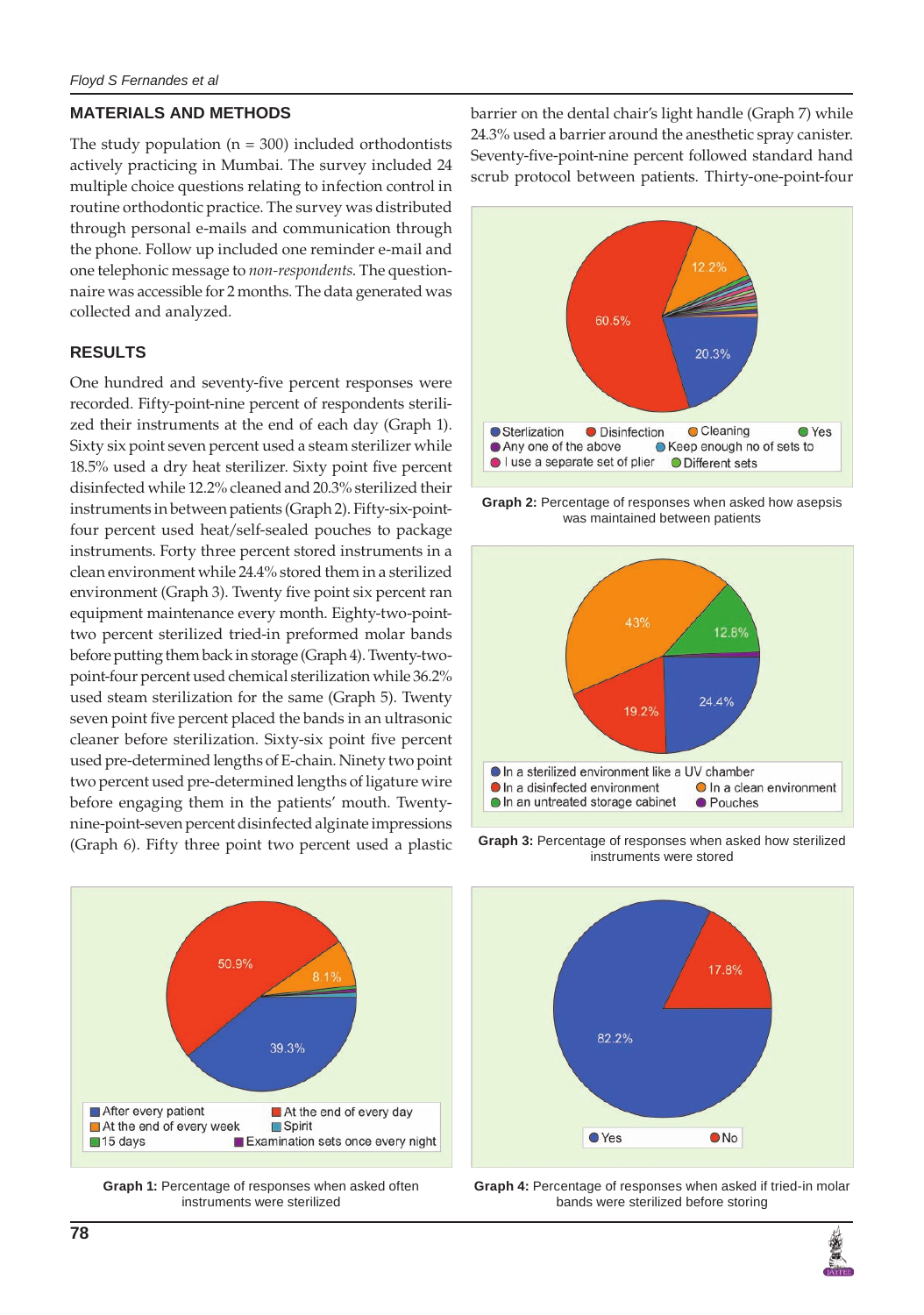**JCD**

*Asepsis Measures Undertaken by Mumbai Based Orthodontists: A Survey Report*



**Graph 5:** Percentage of responses when asked how tried-in molar bands were sterilized



**Graph 7:** Percentage of responses when asked if a barrier was used on the dental chair's light handle



**Graph 9:** Percentage of responses when asked whether vaccinated against hepatitis B

percent had their offices fumigated on a regular basis. Fourteen-point-nine percent had sterilization efficacy tests done (Graph 8). Eighty-five-point-six percent had themselves and their staff vaccinated against Hepatitis B



**Graph 6:** Percentage of responses when asked if alginate impressions were disinfected



**Graph 8:** Percentage of responses when asked if sterilization efficiency tests were carried out



**Graph 10:** Percentage of responses when asked whether booster dose of hepatitis B vaccine was administered

(Graph 9) while 72.8% had received the booster dose (Graph 10). Sixty-seven-point-six percent have been vaccinated against Hepatitis A (Graph 11). Fifty-three-point-four percent underwent regular health check-ups (Graph 12).

*Journal of Contemporary Dentistry, May-August 2018; 8(2): 77-82* **79**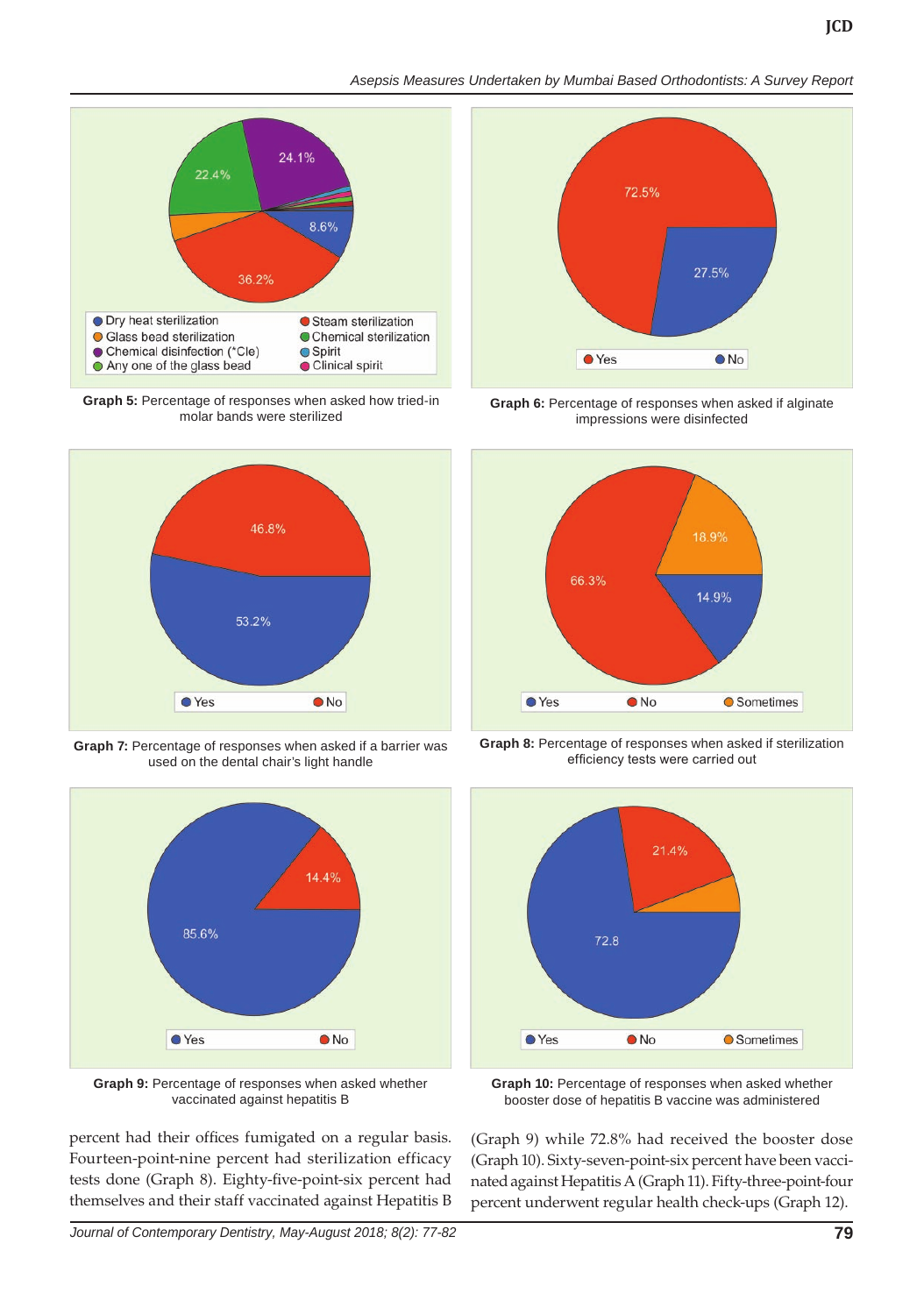

**Graph 11:** Percentage of responses when asked whether hepatitis A vaccine was administered

### **DISCUSSION**

It is evident from the results that convenient alternatives are being used to reduce instrument sterilization turnover time. The American Dental Association recommends that semi-critical instruments be sterilized between patients.<sup>8</sup> Ninty-five-point-four percent practitioners that sterilize their instruments out of which 66.7% employ steam sterilization while 18.5% use dry heat sterilization. There is no significant difference in the appearance, corrosion, or efficiency of orthodontic pliers when comparing cold disinfection with autoclaving.<sup>9</sup> Disinfection is acceptable for instruments that are sensitive to heat and moisture.<sup>4</sup> Ethically every patient must be treated using a sterilized set of instruments. Some practitioners use separate sets for each patient. Thirty-nine point three percent of the surveyed Orthodontists sterilized their instruments after each patient while 50.9% sterilized their instruments at the end of each working day. Eight point one percent sterilized their instrument sets at the end of each week. Though sterilization is the optimum means of infection control,<sup>9</sup> only 20.3% of the respondents did so; 12.2% cleaned while 60.5% disinfected their instruments in between patients. Packaging instruments allow the penetration of active sterilizing agents and maintain the sterilized state after removal from the chamber.<sup>10,11</sup> Fourty three percent of the respondents store their instruments in a clean environment, 24.4% in a sterile chamber (example UV chamber), 19.2% in a disinfected unit and 12.8% in an untreated storage system. Though storage of unwrapped semi-critical instruments is discouraged as it exposes them to contaminants, $12$  clean dental instruments can be stored in isolated storage units.<sup>13</sup>

Sterilization units must be maintained on a weekly basis.14 This will ensure a quality control of aseptic orthodontic practice. Twenty-five-point-six percent claimed a monthly maintenance regime; 22% did it



**Graph 12:** Percentage of responses when asked whether they and their staff undergo regular health check-ups

every 3 months.<sup>14</sup> Nine percent at 6-month intervals, and 30.4% ran maintenance only when equipment became faulty.

Seventy-two-point-one percent respondent use preformed molar bands. Molar bands that have been tried in the patient's mouth but deselected for use must be cleaned and sterilized before they are put back into storage.<sup>15</sup> Thirty-six-point-two percent respondents followed the recommended protocol; 22.4% used chemical sterilization, 8.6% used clinical spirit, while 24.1% used chemical disinfection. Only 27.5% used an ultrasonic cleaner before sterilizing the tried-in bands.

Elastomeric chains (E-chains), elastomeric ligatures cannot be sterilized or disinfected as their physical properties do not permit it. $16$  The use of individual patient packets or taking a little excess than what is required from the spool can reduce chances of spool contamination and cross-infection between patients.<sup>17</sup> Sixty-six-point-five percent of respondents used pre-cut lengths of E-chain, 92.2% used pre-cut stainless steel (SS) ligature wire.

Maintaining records is often as arduous as it is "important. Alginate impressions must be placed in disinfectant like 1% Sodium hypochlorite or 2% glutaraldehyde for a maximum of 10 minutes.<sup>18</sup> Guidelines for alginate impression disinfection must be followed to reduce cross-infection in the laboratory.<sup>18</sup> Twentynine point seven percent of respondents followed this protocol.

Light handle and anesthetic spray canister are difficult to sterilize. Hence it is recommended that a protective plastic barrier be placed around them while using them. One thousand two-hundred-fifty-three-point-two percent of respondents used a barrier around light handles and 24.3% used a protective barrier around the anesthetic spray canister. One response stated that the dental assistant held the canister. Four handed dentistryis avalidated solution to most of the problems faced when

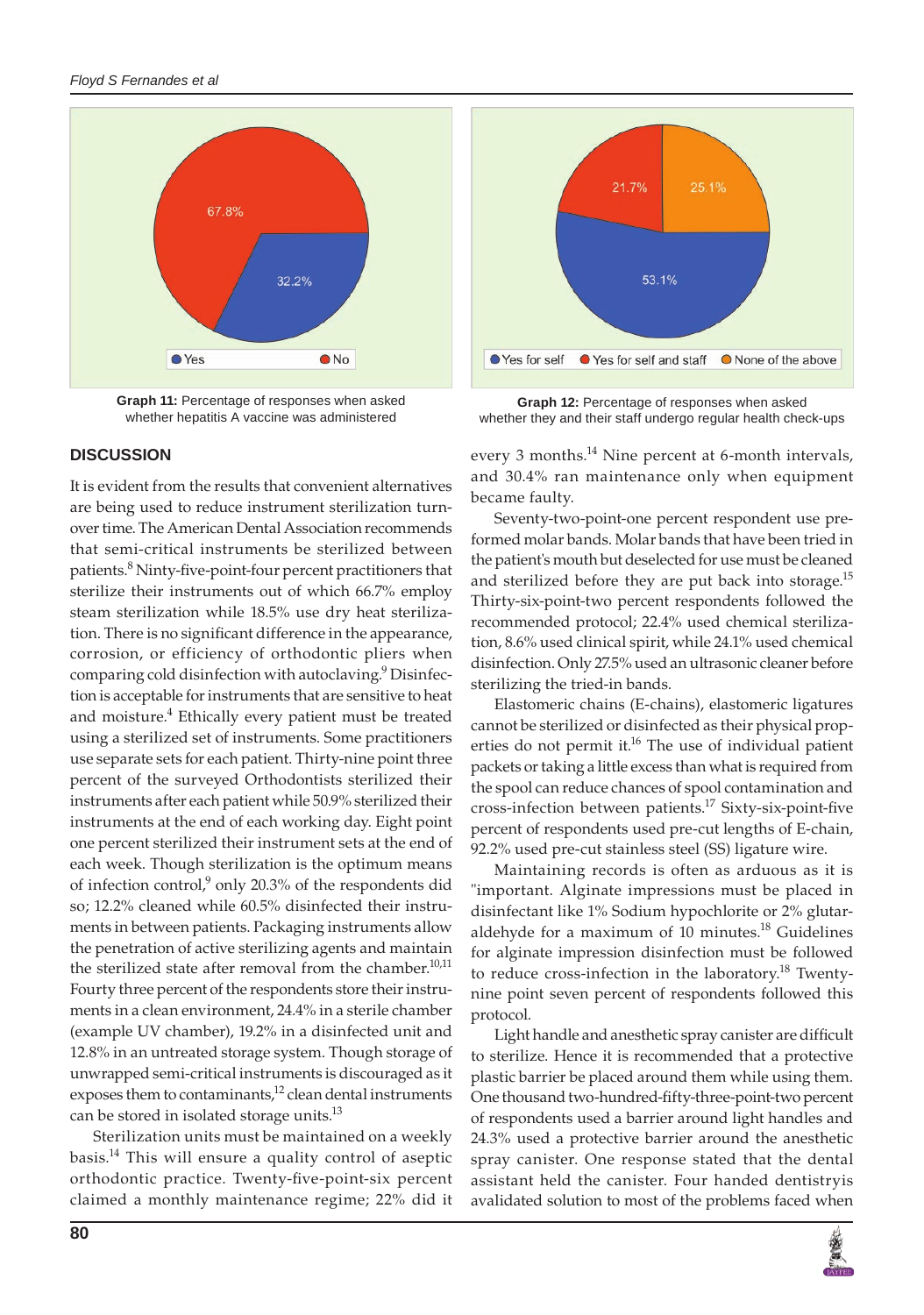it comes to transferring items and touching housekeeping surfaces. Strict protocol of hand scrubbing must be followed especially when contaminated surfaces have been touched with bare hands.<sup>19</sup> Seventy-five point nine percent of respondents claimed to follow surgical hand scrub protocol in between patients.

Air and surface disinfection of any health care facility must be carried out regularly.<sup>20,21</sup> Thirty-one point four percent claimed to fumigate their offices on a regular basis. It is also recommended that the efficacy of the sterilization process be checked weekly.<sup>22</sup> This will reduce the probability of faulty reading from equipment that may malfunction or function with reduced efficiency over long periods of time. Fourteen-point-nine percent respondents claimed to run sterilization efficacy tests. Following the CDC recommendations for hepatitis B vaccination, serologic testing, follow-up, and booster dosing reduces the probability of contracting the disease. $23,24$ Eighty-five point six percent of the respondents claimed to have received vaccination against Hepatitis B while 72.8% have received the booster dose. Thirty-two-pointfour-percent have been vaccinated against hepatitis A. Regular health check-ups are essential to maintain an infection-free workspace.<sup>21</sup> Three-point-four percent of respondents claimed to have undergone regular health check-ups themselves and ensured the same for their auxiliary staff as well.

This study evaluates on a small portion of infection control procedures and can be expanded to involve more updates recommended by the CDC.

## **CONCLUSION**

The survey displayed a varying percentage of orthodontic practitioners who follow recommended CDC infection control and aseptic core orthodontic clinical procedures in Mumbai. There is a need to increase knowledge and awareness regarding general aseptic dental procedures and maintenance of equipment. This demands a more proactive attitude towards knowledge acquisition and implementation of aseptic procedures by the orthodontists of Mumbai in the dental office.

### **CLINICAL SIGNIFICANCE**

This article will bring to light the areas of infection control protocol that Orthodontic practitioners can focus on and improve in order to provide wholesome and aseptic treatment to all patients.

### **REFERENCES**

1. Punathal S, Bhat SS, Bhat V. Chairside sterilization of endodontic hand files. Int J Adv Res Biol Sci. 2014;1(5):162-165.

- 2. Jha AK, Prasopa-Plaizier N, Larizgoitia I, Bates DW; Research Priority Setting Working Group of the WHO World Alliance for Patient Safety. Patientsafety research: an overview of the global evidence. Qual Saf Health Care. 2010 Feb;19(1):42-47.
- 3. McCarthy GM, Mamandras AH, MacDonald JK. Infection control in the orthodontic office in Canada. Am J Orthod Dentofacial Orthop. 1997 Sep; 112(3):275-281.
- 4. Centers for Disease Control. Recommended infection control practices for dentistry, 1993 May. MMWR 41 (RR-8): 1-12.
- 5. Greene VW. Microbiological contamination control in hospitals. 1 Perspectives hospitals. 1969 Oct;43(20):78-88.
- 6. Buckthal J, Mayhew M, Kusy R, Crawford J. Survey of sterilization and disinfection procedures. J Clin Orthod. 1986 Nov;20(11):759-765.
- 7. Cash R. Trends in sterilization and disinfection procedures in orthodontic offices. Am J Orthod Dentofac Orthop. 1990 Oct:98:292-299.
- 8. Kohn WG, Collins AS, Cleveland JL, Harte JA, Eklund KJ, Malvitz DM. Guidelines for infection control in dental health-care settings-2003. MMWR 2003 Dec;52 (no. RR-17):1- 67.
- 9. Jones ML. An initial assessment of the effect on orthodontic pliers of various sterilization/disinfection regimes. Br J Orthod. 1989;16:251-258.
- 10. Association for the Advancement of Medical Instrumentation, American National Standards Institute. Steam sterilization and sterility assurance in health care facilities. ANSI/AAMI ST46-2002. Arlington, VA: Association for the Advancement of Medical Instrumentation, 2002.
- 11. Association for the Advancement of Medical Instrumentation, American National Standards Institute. Steam sterilization and sterility assurance using table-top sterilizers in office-based, ambulatory-care medical, surgical, and dental facilities. ANSI/AAMI ST40-1998. Arlington, VA: Association for the Advancement of Medical Instrumentation, 1998.
- 12. Miller CH, Palenik CJ. Sterilization, disinfection, and asepsis in dentistry [Chapter 53]. In: Block SS, ed. 5th ed. Disinfection, sterilization, and preservation. Philadelphia, PA: Lippincott Williams & Wilkins, 2001:1049-1068.
- 13. Cardo DM, Sehulster LM. Central sterile supply [Chapter 65]. In: Mayhall CG, ed. Hospital Epidemiology and Infection Control. 2nd ed. Philadelphia, PA: Lippincott Williams & Wilkins, 1999:1023-1030.
- 14. Garner JS, Favero MS. CDC guideline for handwashing and hospital environmental control, 985. Infect Control. 1986 Jan; 7:231-243.
- 15. Benson PE, Douglas CWI. Decontamination of molar bands following size determination and cleaning. Journal of Orthodontics. 2007 Mar;34(1):18-24.
- 16. Jeffries CL, von Fraunhofer JA. The effects of 2% alkaline glutaraldehyde solution on the elastic properties of elastomeric chain. Angle Orthod. 1991 Spring;61(1):25-30.
- 17. Korath AV, Janardhanam P. Practical Guidelines for Implementing Instrument Sterilization in the Orthodontic Office. JIOS. 2010 Jan;44(1):73-80.
- 18. Blair FM, Wassell RW. A survey of the methods of disinfection of dental impressions used in dental hospitals in the United Kingdom. Br Dent J. 1996 May 25;180(10):369-375.